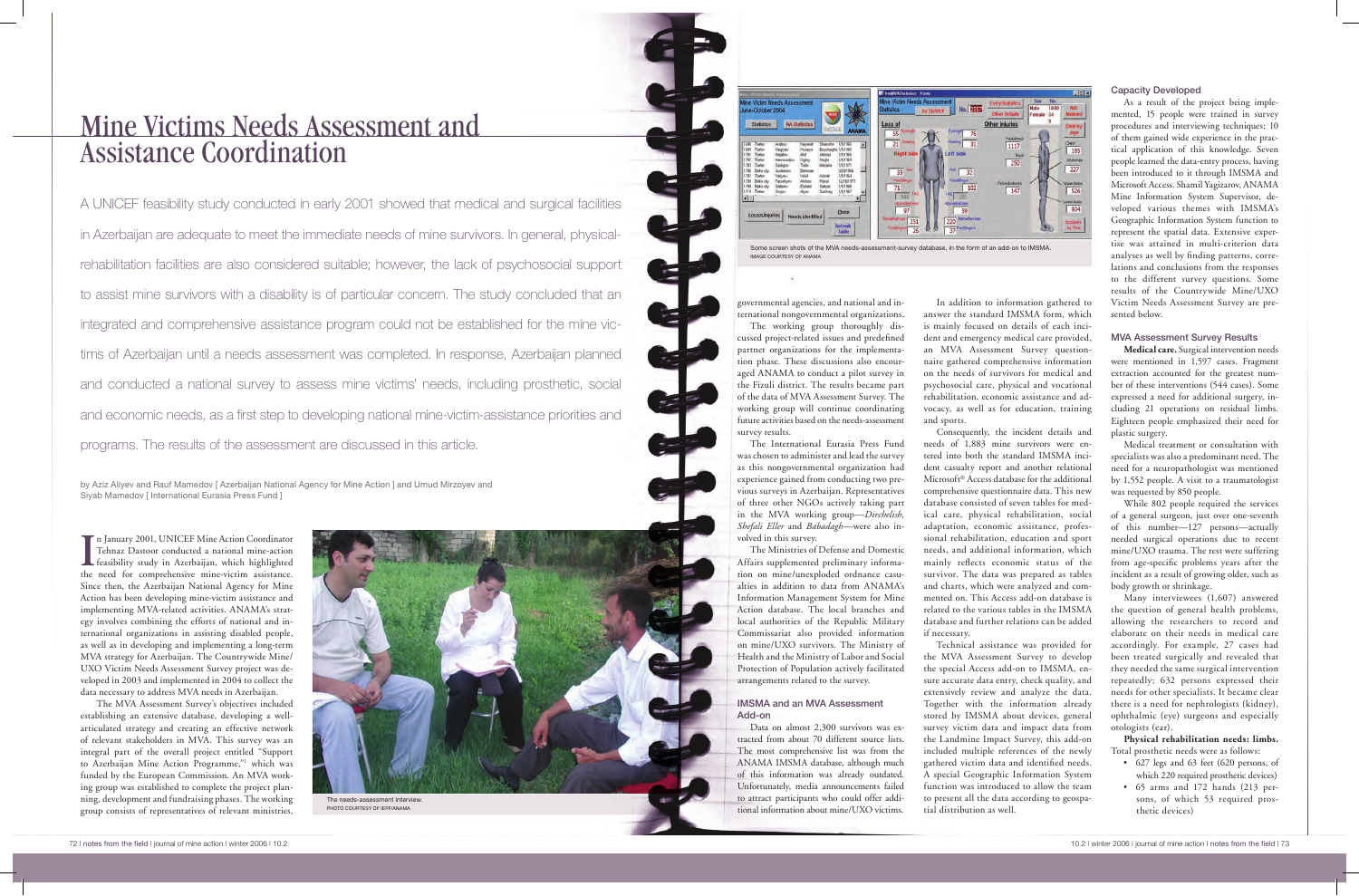Needs for prosthetic and assistive devices are outlined in Table 1.

**Social adaptation.** Forty-one people reported a loss of hearing, 10 of whom reported problems for both left and right sides. But only 23 of the 41 expressed their need for hearing-aid equipment, training

in sign language and lip reading or additional technical means of communication. At the same time, there were many people with other losses and injuries also in need of adaptation due to hearing enervation from mine/UXO trauma.

The same situation occurred with eyesight adaptation; 132 people reported eyesight problems resulting from mine-related accidents. Of these, 111 people reported loss of eyesight. Forty-nine mine/UXO survivors totally lost vision in one eye and 20 lost all vision. Social adaptation for this category of disabled people requires specific training and equipment.

The social adaptation section of the questionnaire opened new prospects for related activities. Namely, 708 survivors indicated an interest in providing mine-risk education, 693 would have liked to participate in victim support groups, 625 offered to provide peer-support and 780 expressed a need to belong to an association for the disabled. These results reflect a great desire for such an association to help with social adaptation issues, and they should be kept in mind while developing mine-victimrelated projects.

**Economic assistance.** This section of the questionnaire consisted of two distinct parts that could be named "support" and "assistance." The support area identified daily needs for help. The assistance area asked the question: "What would be of help for you to economically reintegrate into society?"

Answers also were twofold. A great majority (1,528) of the 1,819 who answered this section needed money for medical treatment. Many people (941) expressed a similar need for medications. Cars and housing were desired forms of assistance for 916 and 1,081 persons, respectively.

Help with starting a business was noted by 1,428 people who dreamed of running their own businesses and would have appreciated startup loans to make that possible. Raising livestock, plant husbandry<sup>2</sup> and establishing small enterprises to meet local needs were the main types of businesses



Dilara Aliyeva, 62, was one of the mine victims interviewed during the survey. She stepped on a mine while grazing animals in a minefield laid by military actors and considered to be cleared. PHOTO COURTESY OF IEPF/AN

discussed. Land and raw materials, facilities and equipment, startup capital and specific training would be a great help for this category of mine/UXO survivors.

**Professional rehabilitation needs.** The survey section about professional rehabilitation needs contained more questions than any other single section in the questionnaire;

1,862 people answered questions in this section. Of these, 1,324 gave information about their previous professions: 343 persons had a profession that required a higher education; 442 persons had been manual laborers. Of the 1,862 surveyed, only 82 people who had jobs before the incident said they had jobs at the time of the survey.

According to the Azerbaijan Free Trade Unions Confederation,<sup>6</sup> per-month earning and minimum cost-of-living estimates by experts at the time of the survey were as shown in Table 2.

There were 445 respondents who were currently employed at the time of the survey. The most common professions were drivers (29 respondents), farmers (26), policemen (24) and teachers (20). The rest of the 1,862 respondents were registered as disabled or on pension.

As the interviewees were mainly inhabitants of rural areas, livestock-raising and plant husbandry were the prominent professions respondents indicated they would like to do in the future if possible—839 and 570 persons respectively. In industrial professions, a preference of future employment was given to a driving profession (533 persons).

**Education and sports.** In total, 1,787 people answered the education questions. Of the 739 respondents who wanted to take courses, the majority were interested in computer courses (433). Another 199 were eager to learn foreign languages and 107 considered accounting a good subject to study for a future. Finally, 208 personsexpressed a desire to continue their education in universities.

Of those who answered the sport questions (1,837), table games were the most preferred (987) if proper rehabilitative care

was received. Shooting a gun for sport and exercising at the gym were attractive respectively for 297 and 275 persons. Finally, there were some who, with the proper rehabilitative care, would have liked to participate in the Paralympic Games.

**Degree of disability.** The survey found that of the 1,753 respondents who answered

the question, a total of 250 people had officially recognized firstdegree disabilities; 973 people were classified as second-degree and 127 people had third-degree disabilities.3 There were also 403 people uncertain of their classification status: 257 people either had not received official recognition of a disability or had not yet been classified; 146 needed to change their classified disability degree<sup>4</sup> to a higher one—90 from second to first, 53 from third to second and three whose degree change was still undetermined.

A total of 1,257 persons answered the question about pension receipt.5 Of them, 231 were first-degree, 882 were second-degree and 110 were third-degree disabilities. Another 34 people were receiving a pension but were not classified with a disability degree.

**Unemployment.** Of the 1,883 people interviewed who answered this question, 1,397 of them had no job. The greatest unemployment found among interviewees is shown below.

- • Baku city: 293 of 382 • Sumgayit city: 51 of 57
- Ganja city: 47 of 54
- • Terter district: 148 of 213
- Goranboy district: 105 of 154
- Tovuz district: 61 of 67
- • Agstafa district: 64 of 84
- • Gazakh district: 55 of 87

In analyzing the unemployed mine/UXO survivors, the researchers found 206 were of the first degree, 780 of the second degree and 99 of the third degree of disability; 312 people with no job had no disability degree.

## Monthly Personal Income

A total of 1,264 people answered the question on their personal income. Income varied from US\$5.40 to \$250 per month, and 90 percent of interviewees earned a much lower-than-average salary. Eighty-five people had an income in the range noted and only 48 people had a higher monthly income. A total of 98 people had an income less than the minimum salary mandated by law (\$20 per month at the time of the survey).

**Monthly family income.** In 1,605 cases of the 1,883 surveyed, the respondents provided answers on the question of family income. It appeared that 147 families had an income less than the minimum salary mandated by law. Monthly family income exceeded \$200 in only six cases, an amount at the higher end of income distribution. In many cases the disability pension of the mine victim was a big portion of a family income. Since the unemployment rate was very high, the other sources of income were the pensions of other family members and, in some cases, additional allowances provided for children, internally displaced person status, or other reasons.

The highest incidence of families with an income not exceeding 300,000 Azerbaijani manats per month (at the time of the survey US\$60) were found in the districts of Terter (168 of the 184 that answered), Goranboy (76 of 85), Agstafa (55 of 67), Gazakh (48 of 78) and Tovuz (49 of 67) and in Baku (230 of 365) and Ganja cities (43 of 50). **Distribution by age.** Of a total 1,883 interviewees, 1,775 people had information on the incident date and the distribution by age was considered to be applicable only for them. Several years had passed since many of the respondents' mine incidents. As they aged, they experienced health problems related to the incident as well as additional complications due to other illnesses and the economic difficulties of life as IDPs. In addition, their situations became much harder due to the onset of other diseases.

Civilian mine victims. Of 1,883 mine victims, 1,510 persons were members of the military or were civilians working with the army or militia at the time of their incident.

The most prominent activities for the other 373 civilian casualties at the moment of incident were tending to animals and plants—85 and 73 people, respectively. Forty-three people were doing household chores and 32 people were playing or engaging in recreational activities when the incident occurred. Only three people stated that they were tampering with devices. Eighteen people were collecting firewood or water, 13 were traveling and two people were hunting. Ninety people did not reveal the circumstances in which they were injured by mines or UXO. Six people were policemen on law enforcement duty and one was involved in humanitarian mine clearance. Seven people did not classify their activity at the moment of incident.

| Average salary                                      | \$100 |  |  |  |
|-----------------------------------------------------|-------|--|--|--|
| Minimum consumer basket per person <sup>7</sup>     | \$75  |  |  |  |
| Minimum expenditure per working person <sup>8</sup> | \$85  |  |  |  |
|                                                     |       |  |  |  |

| <b>Prostheses</b> |     | <b>Orthopedic Operations</b> |     | <b>Orthopedic Products</b> |     |
|-------------------|-----|------------------------------|-----|----------------------------|-----|
| Below knee        | 160 | Replacement                  | 213 | Armchairs                  | 69  |
| Above knee        | 58  | Repeat                       | 198 | <b>Wheelchairs</b>         | 129 |
| Foot              | 14  | Fitting                      | 212 | Crutches                   | 355 |
| Below elbow       | 18  | Repair                       | 49  | Walking sticks             | 446 |
| Above elbow       | 8   |                              |     |                            |     |
| Hand              | 28  |                              |     |                            |     |

Table 1: Prosthetic and assistive devices needed.

Table 2: Average salary and minimum cost of living (per-month estimates in U.S. dollars).



This mine victim, interviewed during the survey, was a child when his accident happened. PHOTO COURTESY OF IEPF/ANAMA